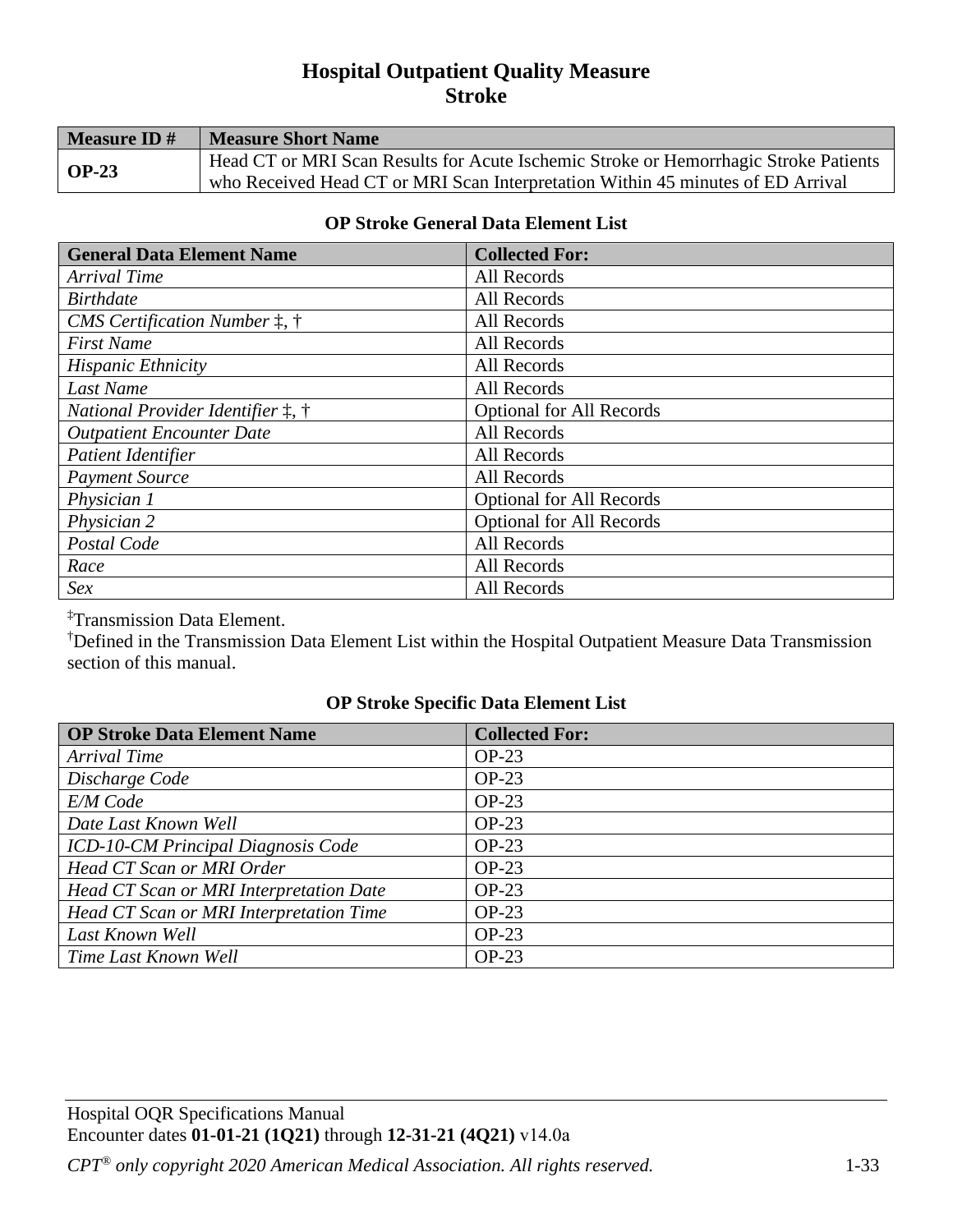## **OP-23 Hospital Outpatient Emergency Department Stroke Population**

## **Stroke**

The population of the OP-23 ED Stroke measure is identified using 4 data elements:

- *E/M Code*
- *Outpatient Encounter Date*
- *Birthdate*
- *ICD-10-CM Principal Diagnosis Code*

Patients seen in a Hospital Emergency Department (E/M Code in Appendix A, OP Table 1.0) are included in the OP-23 ED Stroke Hospital Outpatient Population and are eligible to be sampled if they have:

- A patient age on *Outpatient Encounter Date* (*Outpatient Encounter Date Birthdate*) ≥ 18 years, and
- An *ICD-10-CM Principal Diagnosis Code* for Acute Ischemic or Hemorrhagic Stroke as defined in Appendix A, OP Table 8.0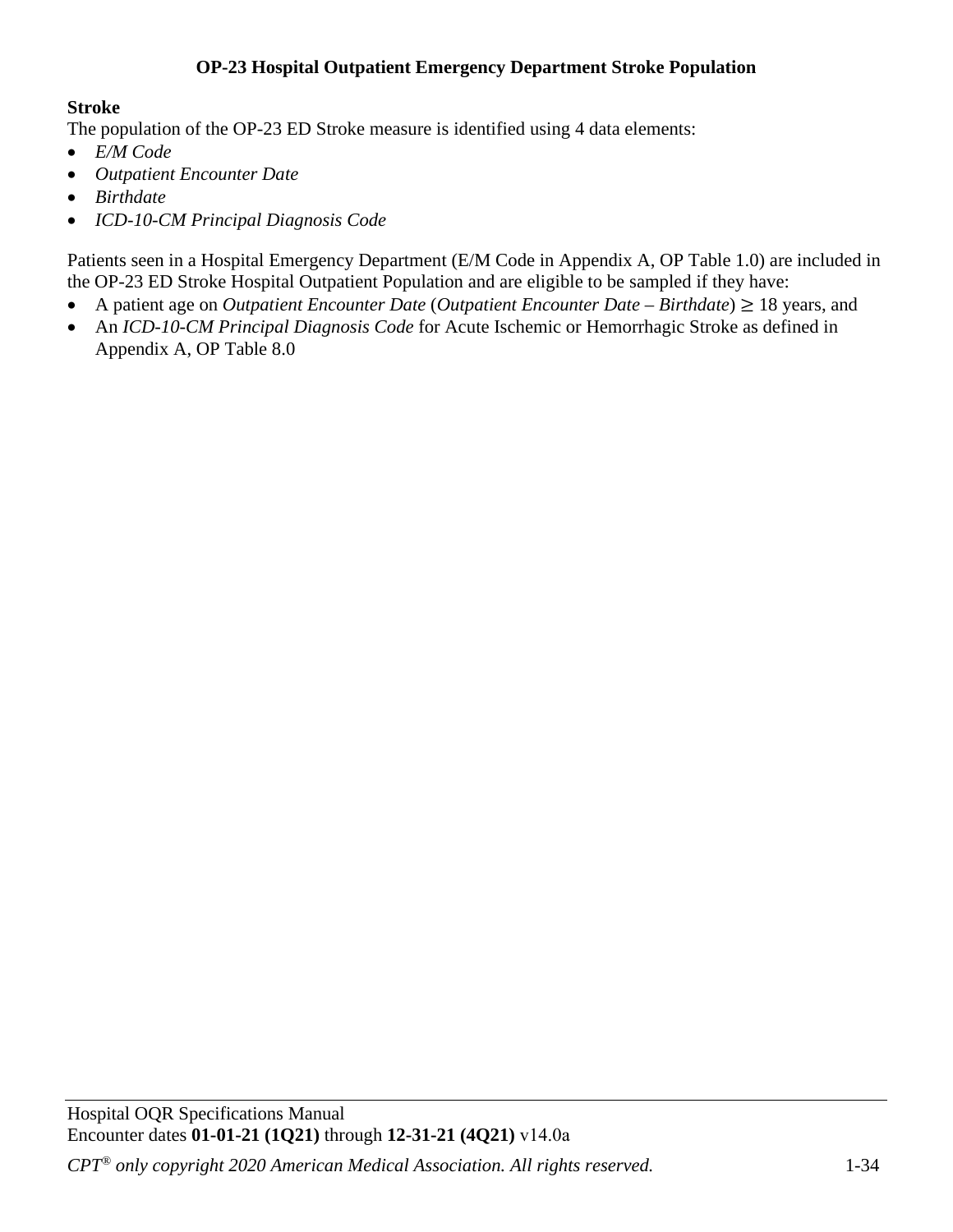#### **Stroke Hospital Outpatient Population Algorithm**  $OP-23$



#### Hospital OQR Specifications Manual Encounter dates **01-01-21 (1Q21)** through **12-31-21 (4Q21)** v14.0a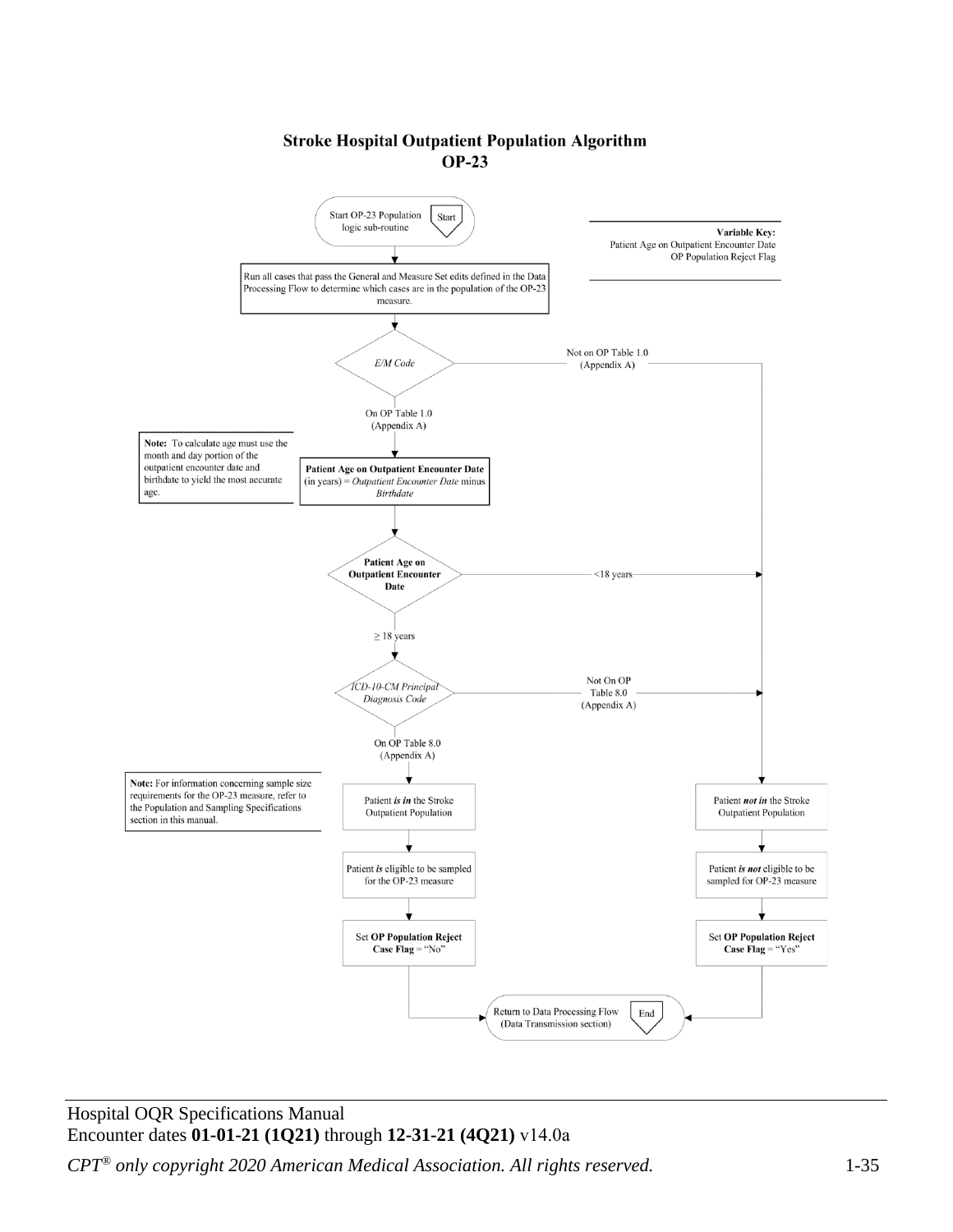#### **Algorithm Narrative for OP-23: Stroke Hospital Outpatient Population**

- 1. Start Stroke Initial Patient Population logic sub-routine. Process all cases that have successfully reached the point in the Transmission Data Processing Flow: Clinical which calls this Initial Patient Population Algorithm. Do not process cases that have been rejected before this point in the Transmission Data Processing Flow.
- 2. Check *E/M Code*
	- a. If *E/M Code* is not in Appendix A, OP Table 1.0, patient is not in the Outpatient Stroke Population. Patient is not eligible to be sampled for the OP-23 measure. Set the OP Population Reject Case Flag to Yes. Return to Transmission Data Processing Flow: Clinical in the Data Transmission section.
	- b. If *E/M Code* is in Appendix A, OP Table 1.0, continue processing and proceed to Measurement Value.
- 3. Calculate Measurement Value. Measurement Value, in years, is equal to the *Outpatient Encounter Date* minus *Birthdate*
- 4. Check Measurement Value
	- a. If the Measurement Value is less than 18 years, patient is not in the Outpatient Stroke Population. Patient is not eligible to be sampled for the OP-23 measure. Set the OP Population Reject Case Flag to Yes. Return to Transmission Data Processing Flow: Clinical in the Data Transmission section.
	- b. If the Measurement Value is greater than or equal to 18 years, continue processing, and the case will proceed to *ICD-10-CM Principal Diagnosis Code*.
- 5. Check *ICD-10-CM Principal Diagnosis Code*
	- a. If the *ICD-10-CM Principal Diagnosis Code* is on Table 8.0, patient is in the Outpatient Stroke Population. Patient is eligible to be sampled for the OP-23 measure. Set the OP Population Reject Case Flag to No. Return to Transmission Data Processing Flow: Clinical in the Data Transmission section.
	- b. If the *ICD-10-CM Principal Diagnosis Code* is not on Table 8.0, patient is not in the Outpatient Stroke Population. Patient is not eligible to be sampled for the OP-23 measure. Set the OP Population Reject Case Flag to Yes. Return to Transmission Data Processing Flow: Clinical in the Data Transmission section.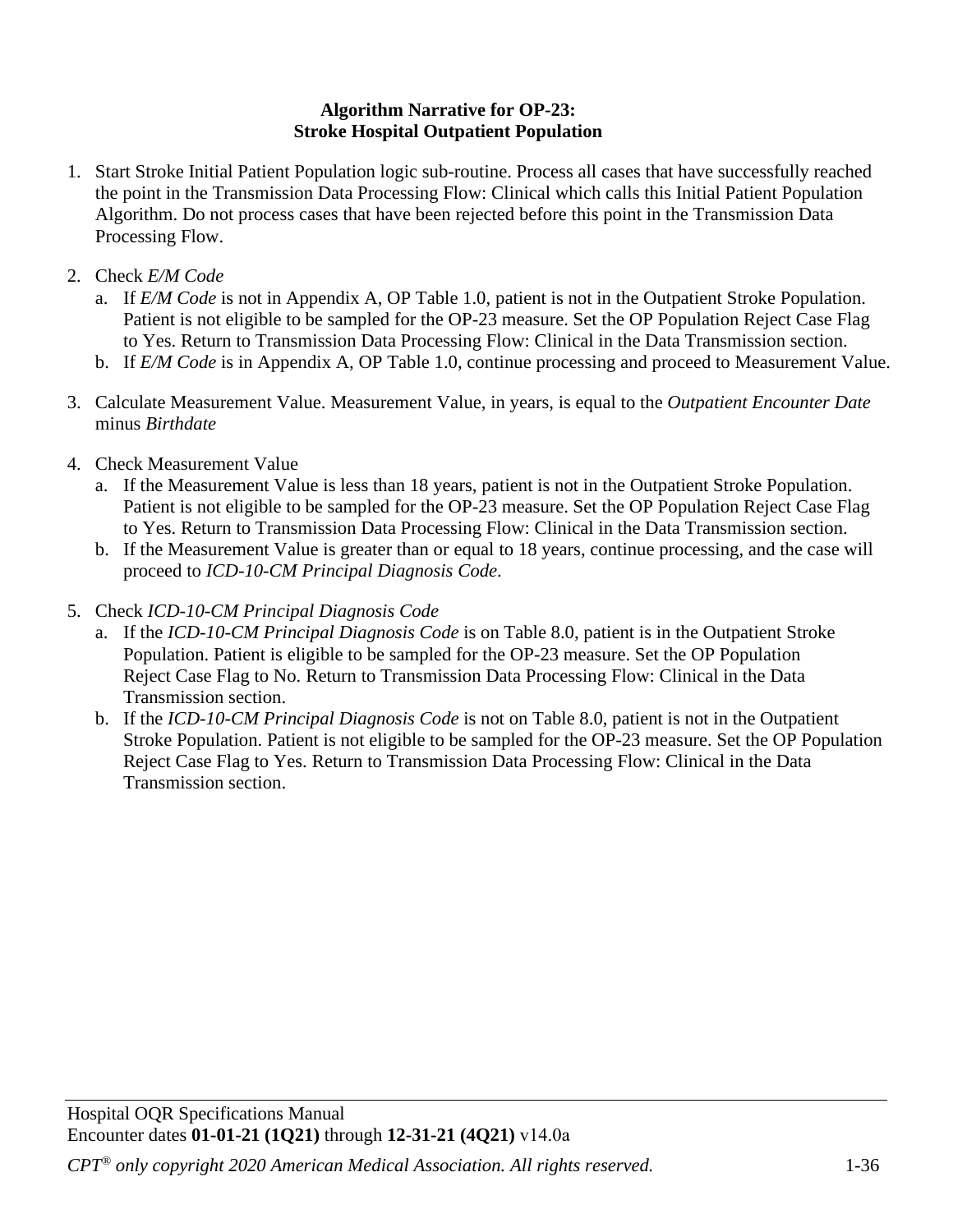#### **NQF-Endorsed Voluntary Consensus Standards for Hospital Care Measure Information Form**

**Performance Measure Name:** Head CT or MRI Scan Results for Acute Ischemic Stroke or Hemorrhagic Stroke Patients who Received Head CT or MRI Scan Interpretation Within 45 Minutes of ED Arrival

**Measure ID #:** OP-23

**Measure Set:** Hospital Outpatient Stroke

### **Outpatient Setting:** Emergency Department

**Description:** Emergency Department Acute Ischemic Stroke or Hemorrhagic Stroke patients who arrive at the ED within 2 hours of the onset of symptoms who have a head CT or MRI scan performed during the stay and having a time from ED arrival to interpretation of the Head CT or MRI scan within 45 minutes of arrival.

**Rationale:** The Centers for Disease Control and Prevention (CDC) estimates that nearly 800,000 people experience a stroke in the United States each year; approximately 140,000 deaths annually are related to stroke (Yang et al., 2017). The American Health Association (AHA) and American Stroke Association (ASA) recommend performing emergency imaging of the brain before initiating any specific treatment for acute stroke; for most patients, a non-enhanced brain imaging scan, such as a computed tomography (CT) scan or magnetic resonance imaging (MRI), provides sufficient information to make care decisions (Powers et al., 2018; Jauch et al. 2013). Timely brain imaging is a critical component of ED evaluation for patients with suspected acute stroke because it provides important information about the diagnosis, prognosis, and treatment needs for these patients (Powers et al. 2018). AHA/ASA guidelines recommend that brain imaging be interpreted by a qualified provider within 45 minutes of ED arrival because results from these studies are critical to differentiate ischemic strokes, hemorrhagic strokes, and stroke mimics; imaging findings can be used to identify appropriate candidates for tissue plasminogen activator (tPA), which is the gold standard for treating acute ischemic stroke (Jauch et al. 2013). Because the Food and Drug Administration (FDA) has approved tPA for use within three hours of symptom onset, prompt imaging can accelerate administration of the time-sensitive therapy for eligible patients (Cheng et al. 2015).

Because of the therapeutic window for selecting a stroke treatment, timely completion and interpretation of the CT or MRI scan are imperative; playing a role in evaluating the quality of care a patient receives (Kamal, 2017). Decreasing radiology report turnaround times can improve care team coordination, impact ED length of stay, and reduce the time needed for providers to initiate potentially life-saving interventions for stroke patients (Handel, 2011).

## **Type of Measure:** Process

**Improvement Noted As:** An increase in the rate.

**Numerator Statement:** Emergency Department Acute Ischemic Stroke or Hemorrhagic Stroke patients arriving at the ED within 2 hours of the *Time Last Known Well*, with an order for a head CT or MRI scan whose time from ED arrival to interpretation of the Head CT scan is within 45 minutes of arrival.

**Included Populations:** Not Applicable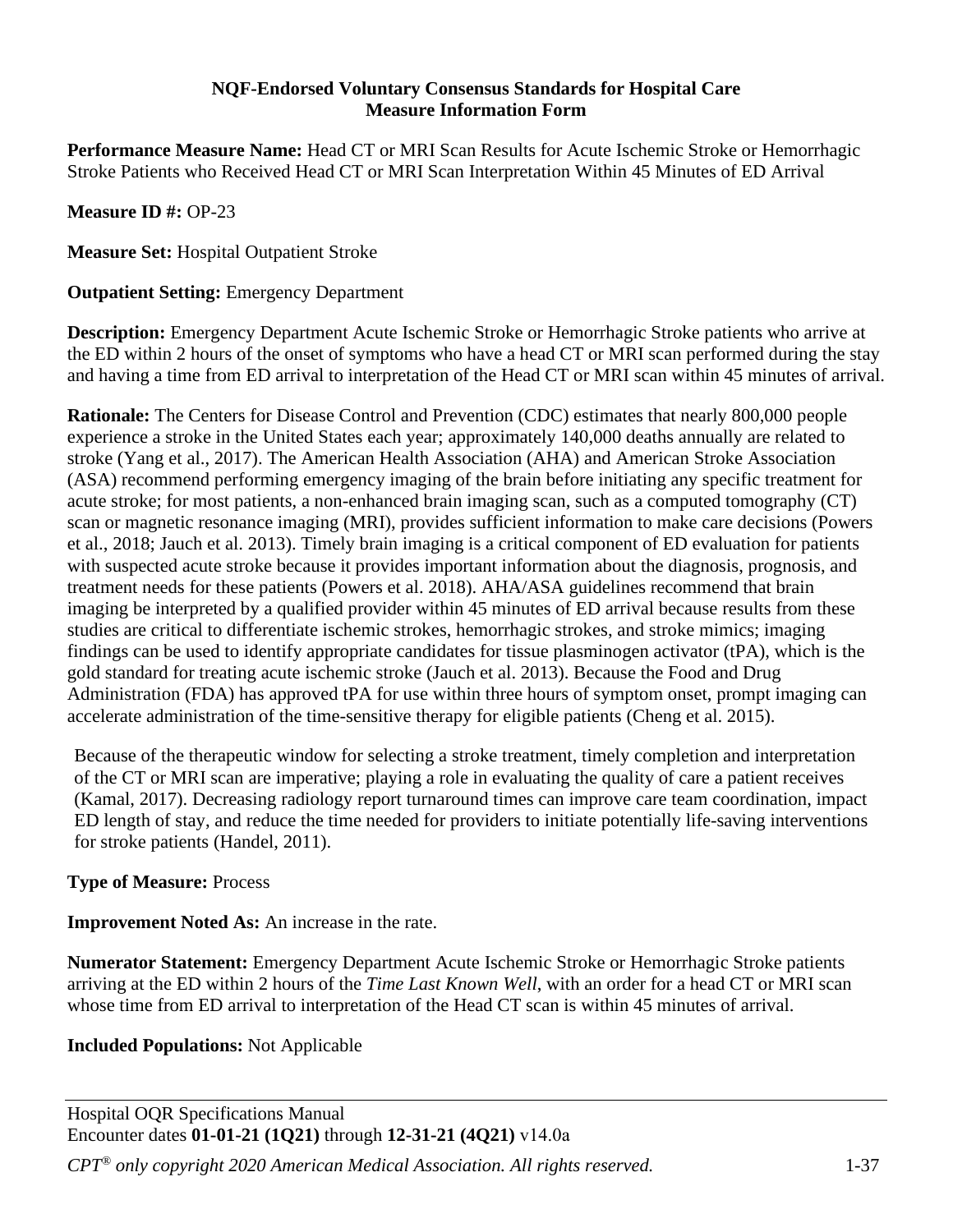# **Excluded Populations:** None

## **Data Elements:**

- *Arrival Time*
- *Head CT or MRI Scan Interpretation Date*
- *Head CT or MRI Scan Interpretation Time*
- *Outpatient Encounter Date*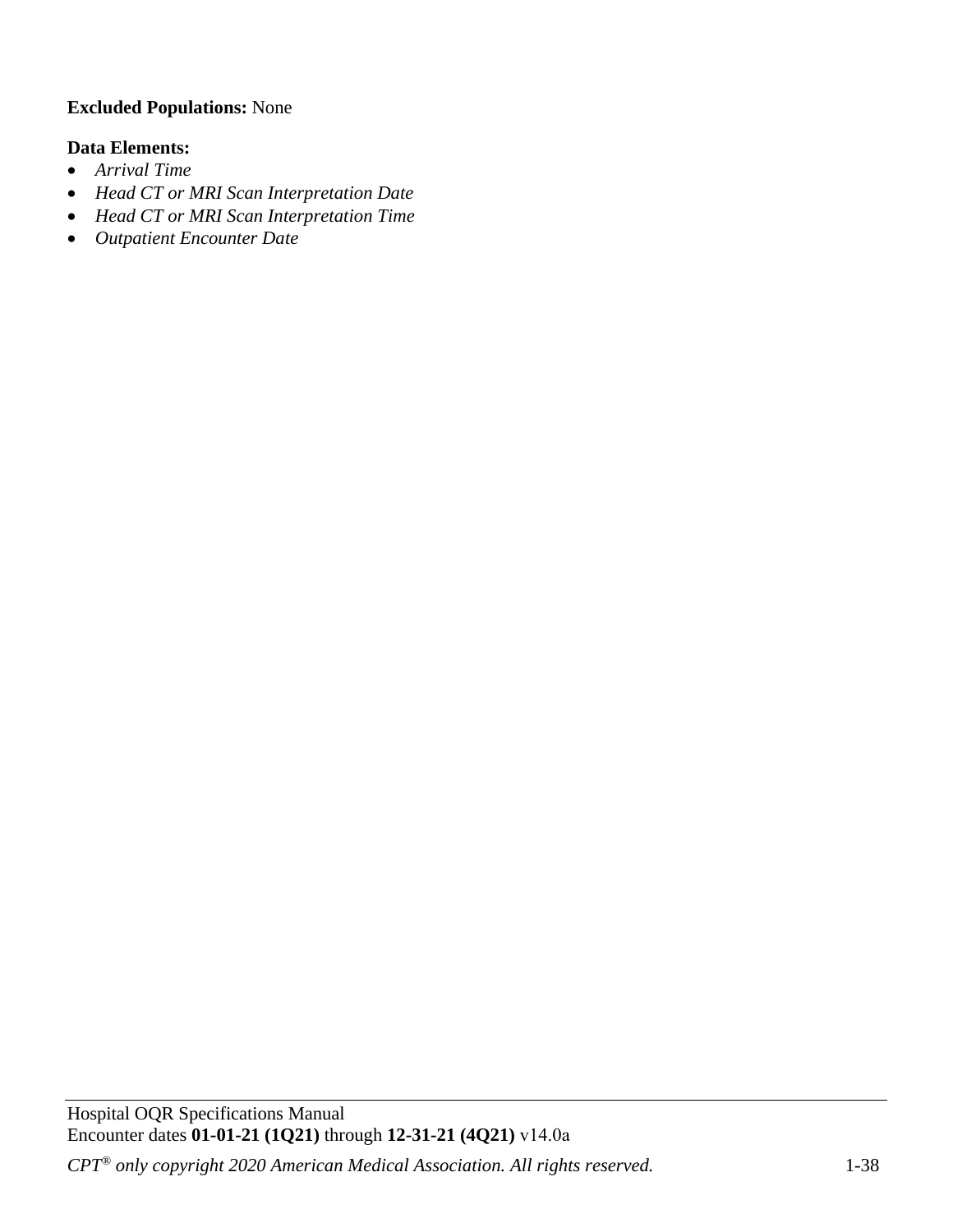**Denominator Statement:** Emergency Department Acute Ischemic Stroke or Hemorrhagic Stroke patients arriving at the ED within 2 hours of the *Time Last Known Well* with an order for a head CT or MRI scan.

# **Included Populations:**

- Patients with an *ICD-10-CM Principal Diagnosis Code* for acute ischemic stroke, or hemorrhagic stroke as defined in Appendix A, OP Table 8.0; and
- Patients who had a *Head CT or MRI Scan Order*; and
- An *E/M Code* for emergency department encounter as defined in Appendix A, OP Table 1.0.

# **Excluded Populations:**

- Patients less than 18 years of age.
- Patients who expired.
- Patients who left the emergency department against medical advice, discontinued care, or for whom *Discharge Code* is not documented or unable to be determined (UTD).

# **Data Elements:**

- *Birthdate*
- *Date Last Known Well*
- *Discharge Code*
- *E/M Code*
- *Head CT or MRI Scan Order*
- *ICD-10-CM Principal Diagnosis Code*
- *Last Known Well*
- *Time Last Known Well*

# **Risk Adjustment:** No

**Data Collection Approach:** Retrospective data sources for required data elements include administrative data and medical record documents. Some hospitals may prefer to gather data concurrently by identifying patients in the population of interest. This approach provides opportunities for improvement at the point of care/service. However, complete documentation includes the principal or other ICD-10-CM diagnosis and procedure codes, which require retrospective data entry.

**Data Accuracy:** Variation may exist in the assignment of ICD-10-CM codes; therefore, coding practices may require evaluation to ensure consistency. There may be additional variation by provider, facility, and documentation protocol for chart-abstracted data elements.

## **Measure Analysis Suggestions:** None

**Sampling:** Yes; for additional information see the Population and Sampling Specifications section.

**Data Reported As:** Aggregate rate generated from count data reported as a proportion.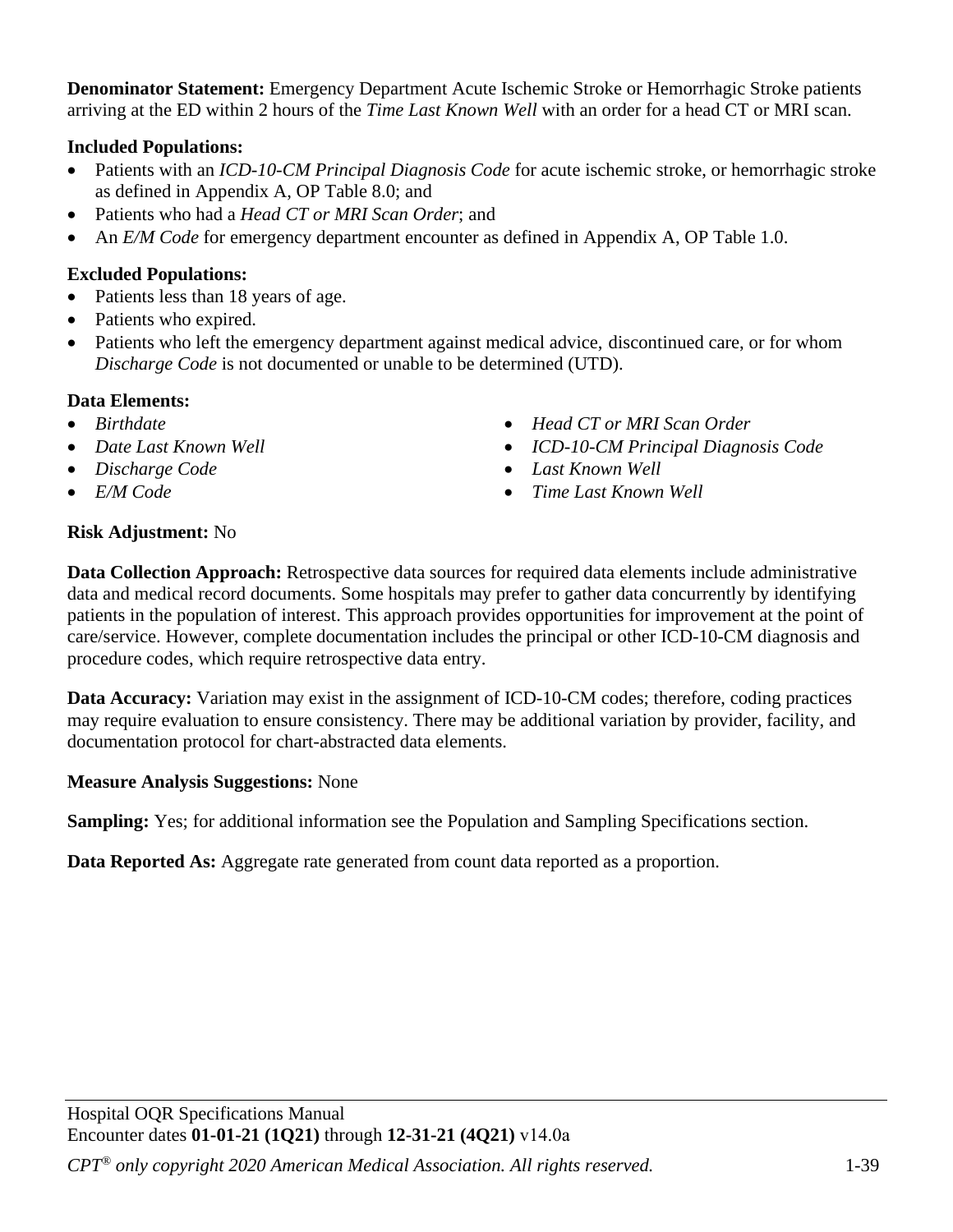# **Suggested References:**

- Cheng NT, Kim AS. Intravenous Thrombolysis for Acute Ischemic Stroke Within 3 Hours Versus Between 3 and 4.5 Hours of Symptom Onset. Demaerschalk BM, ed. The Neurohospitalist, 2015;5(3):101-109.
- Jauch E.C., Saver J.L., Adams H.P. Jr, Bruno A., Connors J.J., Demaerschalk B.M., Khatri P., McMullan PW Jr, Qureshi AI, Rosenfield K, Scott PA, Summers DR, Wang DZ, Wintermark M, Yonas H; on behalf of the American Heart Association Stroke Council, Council on Cardiovascular Nursing, Council on Peripheral Vascular Disease, and Council on Clinical Cardiology. (2013). Guidelines for the early management of patients with acute ischemic stroke: a guideline for healthcare professionals from the American Heart Association/American Stroke Association. Stroke, 44(3), 870-947
- Handel, D., Epstein, S., Khare, R., Abernethy, D., Klauer, K., Pilgrim, R., Soremekun, O. and O. Sayan. (2011). Interventions to Improve the Timeliness of Emergency Care. Academic Emergency Medicine, 18:1295-302.
- Kamal, N., S. Sheng, Y. Xian, R. Matsouaka, M. D. Hill, D. L. Bhatt, J. L. Saver, M. J. Reeves, G. C. Fonarow, L. H. Schwamm and E. E. Smith. (2017). Delays in Door-to-Needle Times and Their Impact on Treatment Time and Outcomes in Get With The Guidelines-Stroke. Stroke, 48(4), 946-954.
- Powers, W.J., Rabinstein, A.A., Ackerson, T., Adeoye, O. M., et al. (2018). American Heart Association/American Stroke Association.
- Powers, W. J., C. P. Derdeyn, J. Biller, C. S. Coffey, B. L. Hoh, E. C. Jauch, K. C. Johnston, S. C. Johnston, A. A. Khalessi, C. S. Kidwell, J. F. Meschia, B. Ovbiagele, and D. R. Yavagal. (2015). American Heart Association/American Stroke Association Focused Update of the 2013 Guidelines for the Early Management of Patients with Acute Ischemic Stroke Regarding Endovascular Treatment.]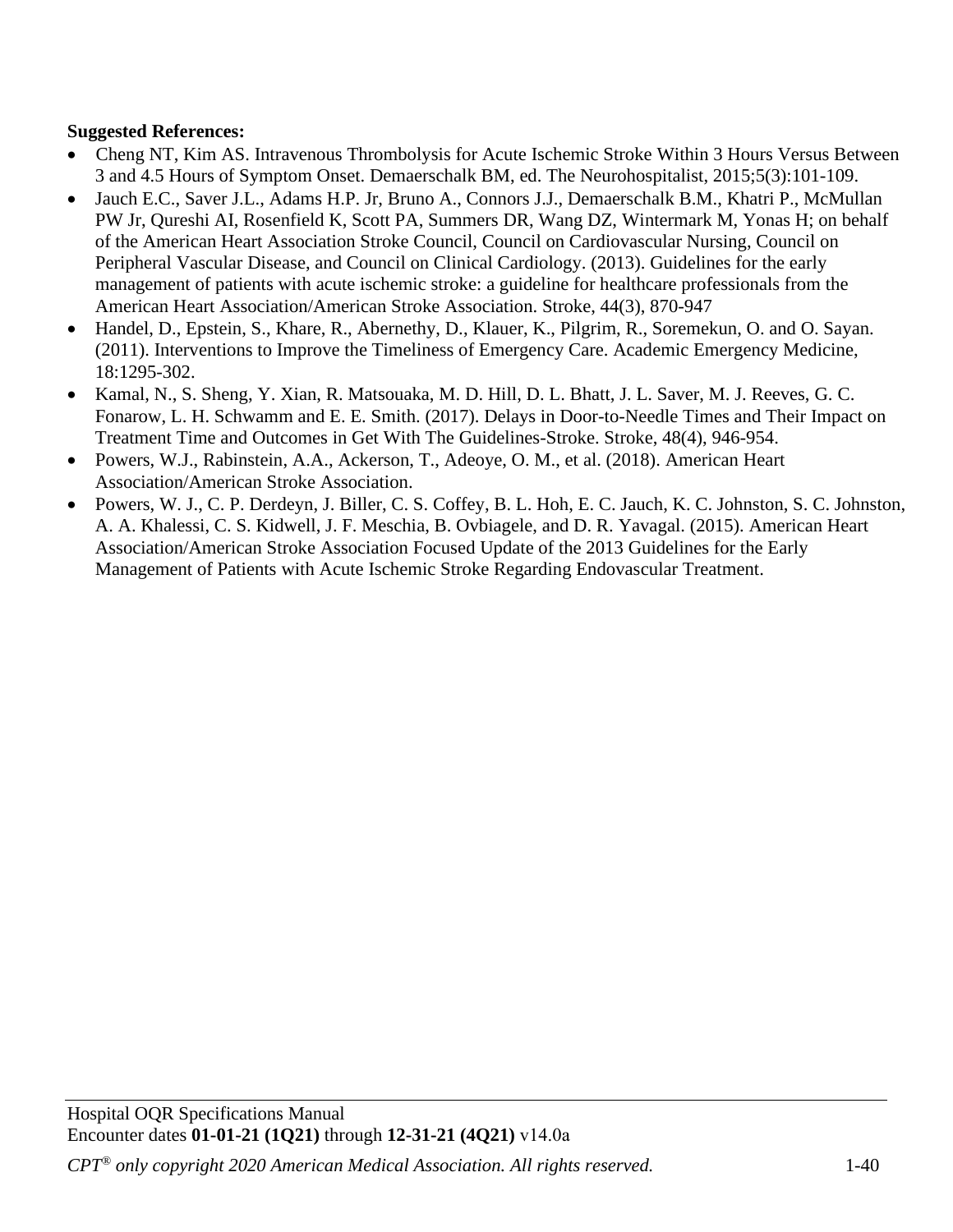#### OP-23: Head CT or MRI Scan Results for Acute Ischemic Stroke or Hemorrhagic Stroke Patients who Received Head CT or MRI Scan Interpretation Within 45 Minutes of ED Arrival

Numerator: Emergency Department Acute Ischemic Stroke or Hemorrhagic Stroke patients arriving at the ED within 2 hours of the time last known well, with an order for a head CT or MRI scan whose time from ED arrival to interpretation of the Head CT scan is within 45 minutes of arrival.

**Denominator:** Emergency Department Acute Ischemic Stroke or Hemorrhagic Stroke patients arriving at the ED within 2 hours of the time last known well with an order for a head CT or MRI scan.



Hospital OQR Specifications Manual Encounter dates **01-01-21 (1Q21)** through **12-31-21 (4Q21)** v14.0a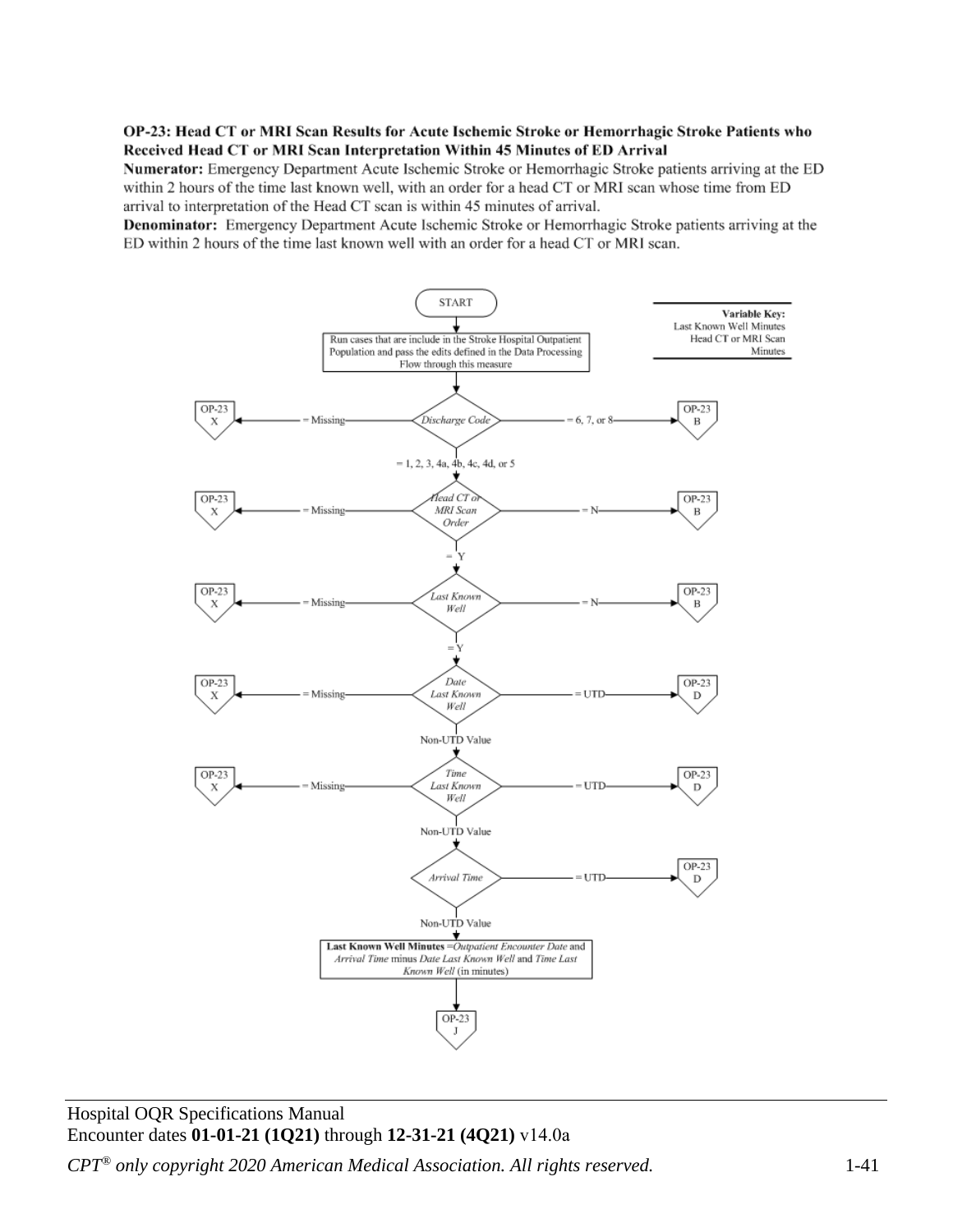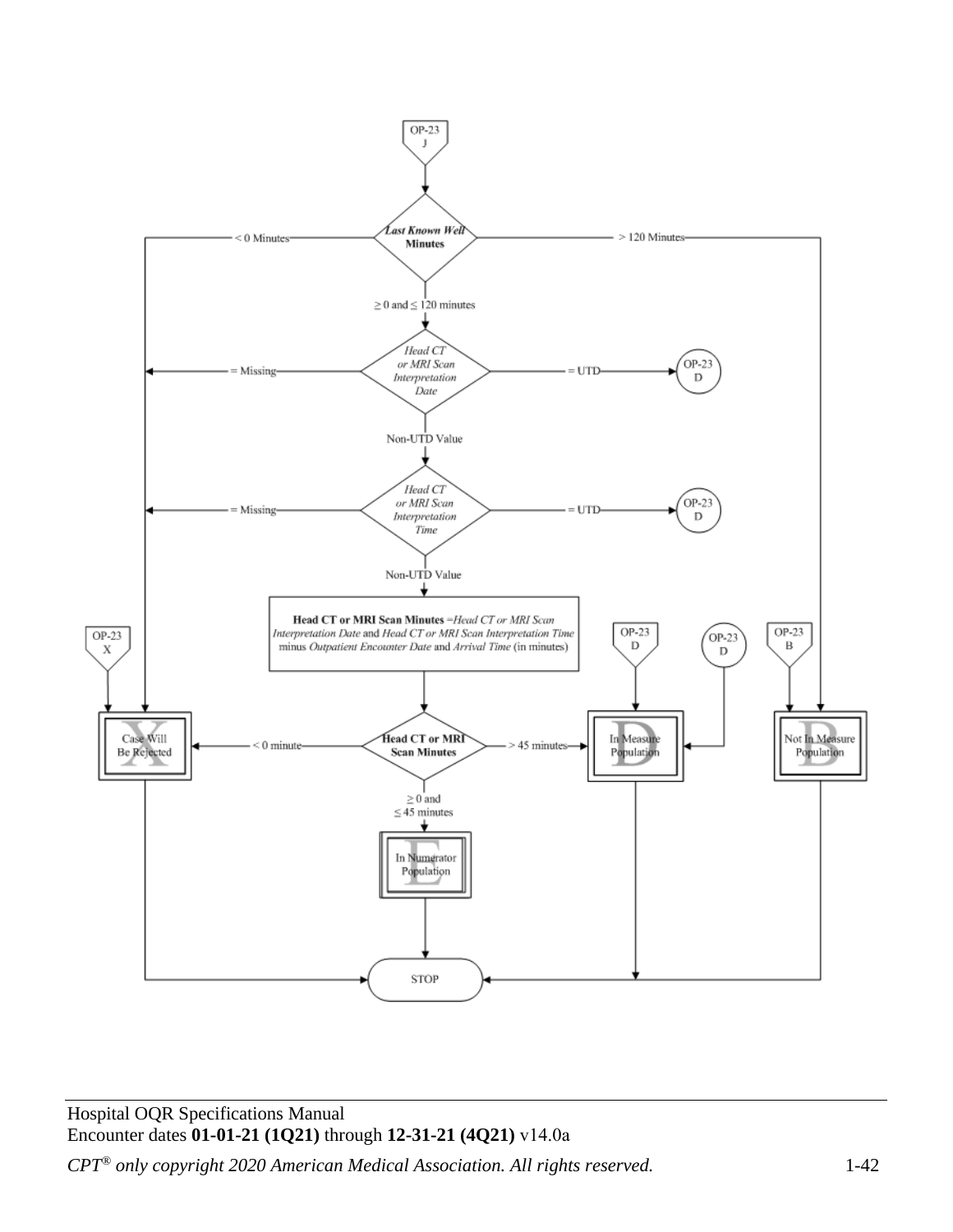#### **Algorithm Narrative for OP-23: Head CT or MRI Scan Results for Acute Ischemic Stroke or Hemorrhagic Stroke Patients who Received Head CT or MRI Scan Interpretation Within 45 minutes of ED Arrival**

**Numerator Statement:** Emergency Department Acute Ischemic Stroke or Hemorrhagic Stroke patients who arrive at the ED within 2 hours of the onset of symptoms who have a head CT or MRI scan performed during the stay and having a time from ED arrival to interpretation of the Head CT or MRI scan within 45 minutes of arrival.

**Denominator Statement:** Emergency Department Acute Ischemic Stroke or Hemorrhagic Stroke patients arriving at the ED within 2 hours of the *Time Last Known Well* with an order for a head CT or MRI scan.

- 1. Start processing. Run cases that are included in the Stroke Hospital Outpatient Population and pass the edits defined in the Data Processing Flow through this measure.
- 2. Check *Discharge Code*.
	- a. If *Discharge Code* is missing, the case will proceed to a Measure Category Assignment of X and will be rejected. Return to Transmission Data Processing Flow: Clinical in the Data Transmission section.
	- b. If *Discharge Code* equals 6, 7, or 8, the case will proceed to a Measure Category Assignment of B and will not be in the Measure Population. Return to Transmission Data Processing Flow: Clinical in the Data Transmission section.
	- c. If *Discharge Code* equals 1, 2, 3, 4a, 4b, 4c, 4d, or 5, continue processing and proceed to *Head CT or MRI Scan Order*.
- 3. Check *Head CT or MRI Scan Order*.
	- a. If *Head CT or MRI Scan Order* is missing, the case will proceed to a Measure Category Assignment of X and will be rejected. Return to Transmission Data Processing Flow: Clinical in the Data Transmission section.
	- b. If *Head CT or MRI Scan Order* equals No, the case will proceed to a Measure Category Assignment of B and will not be in the Measure Population. Return to Transmission Data Processing Flow: Clinical in the Data Transmission section.
	- c. If *Head CT or MRI Scan Order* equals Yes, continue processing and proceed to *Last Known Well*.
- 4. Check *Last Known Well*.
	- a. If *Last Known Well* is missing, the case will proceed to a Measure Category Assignment of X and will be rejected. Return to Transmission Data Processing Flow: Clinical in the Data Transmission section.
	- b. If *Last Known Well* equals No, the case will proceed to a Measure Category Assignment of B and will not be in the Measure Population. Return to Transmission Data Processing Flow: Clinical in the Data Transmission section.
	- c. If *Last Known Well* equals Yes, continue processing and proceed to *Date Last Known Well*.
- 5. Check *Date Last Known Well*.
	- a. If *Date Last Known Well* is missing, the case will proceed to a Measure Category Assignment of X and will be rejected. Return to Transmission Data Processing Flow: Clinical in the Data Transmission section.

Hospital OQR Specifications Manual Encounter dates **01-01-21 (1Q21)** through **12-31-21 (4Q21)** v14.0a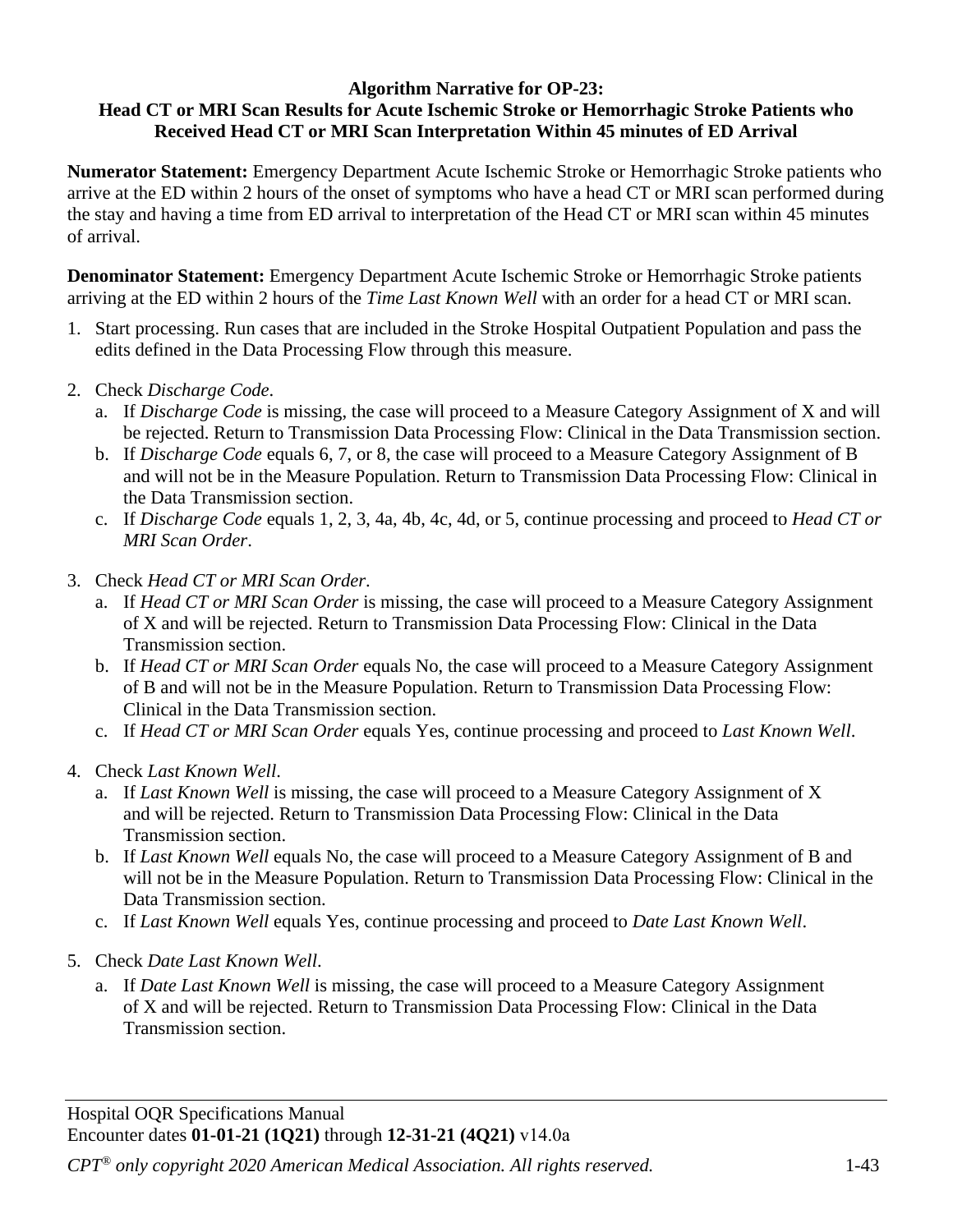- b. If *Date Last Known Well* equals UTD, the case will proceed to a Measure Category Assignment of D and will be in the Measure Population. Return to Transmission Data Processing Flow: Clinical in the Data Transmission section.
- c. If *Date Last Known Well* equals a Non-UTD Value, continue processing and proceed to *Time Last Known Well.*
- 6. Check *Time Last Known Well*.
	- a. If *Time Last Known Well* is missing, the case will proceed to a Measure Category Assignment of X and will be rejected. Return to Transmission Data Processing Flow: Clinical in the Data Transmission section.
	- b. If *Time Last Known Well* equals UTD, the case will proceed to a Measure Category Assignment of D and will be in the Measure Population. Return to Transmission Data Processing Flow: Clinical in the Data Transmission section.
	- c. If *Time Last Known Well* equals a Non-UTD Value, continue processing and proceed to *Arrival Time*.
- 7. Check *Arrival Time*.
	- a. If *Arrival Time* equals UTD, the case will proceed to a Measure Category Assignment of D and will be in the Measure Population. Return to Transmission Data Processing Flow: Clinical in the Data Transmission section.
	- b. If *Arrival Time* equals a Non-UTD Value, continue processing and proceed to Measurement Value.
- 8. Calculate Measurement Value. Measurement Value, in minutes, is equal to the *Outpatient Encounter Date* and *Arrival Time* minus *Date Last Known Well* and *Time Last Known Well*.
- 9. Check *Measurement Value*.
	- a. If the Measurement Value is greater than 120 minutes, the case will proceed to a Measurement Category Assignment of B and will not be in the Measure Population. Return to Transmission Data Processing Flow: Clinical in the Data Transmission section.
	- b. If the Measurement Value is greater than or equal to zero and less than or equal to 120 minutes, continue processing and proceed to *Head CT or MRI Scan Interpretation Date*.
	- c. If the Measurement Value is less than zero minutes, the case will proceed to a Measurement Category Assignment of X and will be rejected. Return to Transmission Data Processing Flow: Clinical in the Data Transmission section.
- 10. Check *Head CT or MRI Scan Interpretation Date*.
	- a. If *Head CT or MRI Scan Interpretation Date* is missing, the case will proceed to a Measure Category Assignment of X and will be rejected. Return to Transmission Data Processing Flow: Clinical in the Data Transmission section.
	- b. If *Head CT or MRI Scan Interpretation Date* equals UTD, the case will proceed to a Measure Category Assignment of D and will be in the Measure Population. Return to Transmission Data Processing Flow: Clinical in the Data Transmission section.
	- c. If *Head CT or MRI Scan Interpretation Date* equals a Non-UTD Value, continue processing and proceed to *Head CT or MRI Scan Interpretation Time*.

Hospital OQR Specifications Manual Encounter dates **01-01-21 (1Q21)** through **12-31-21 (4Q21)** v14.0a